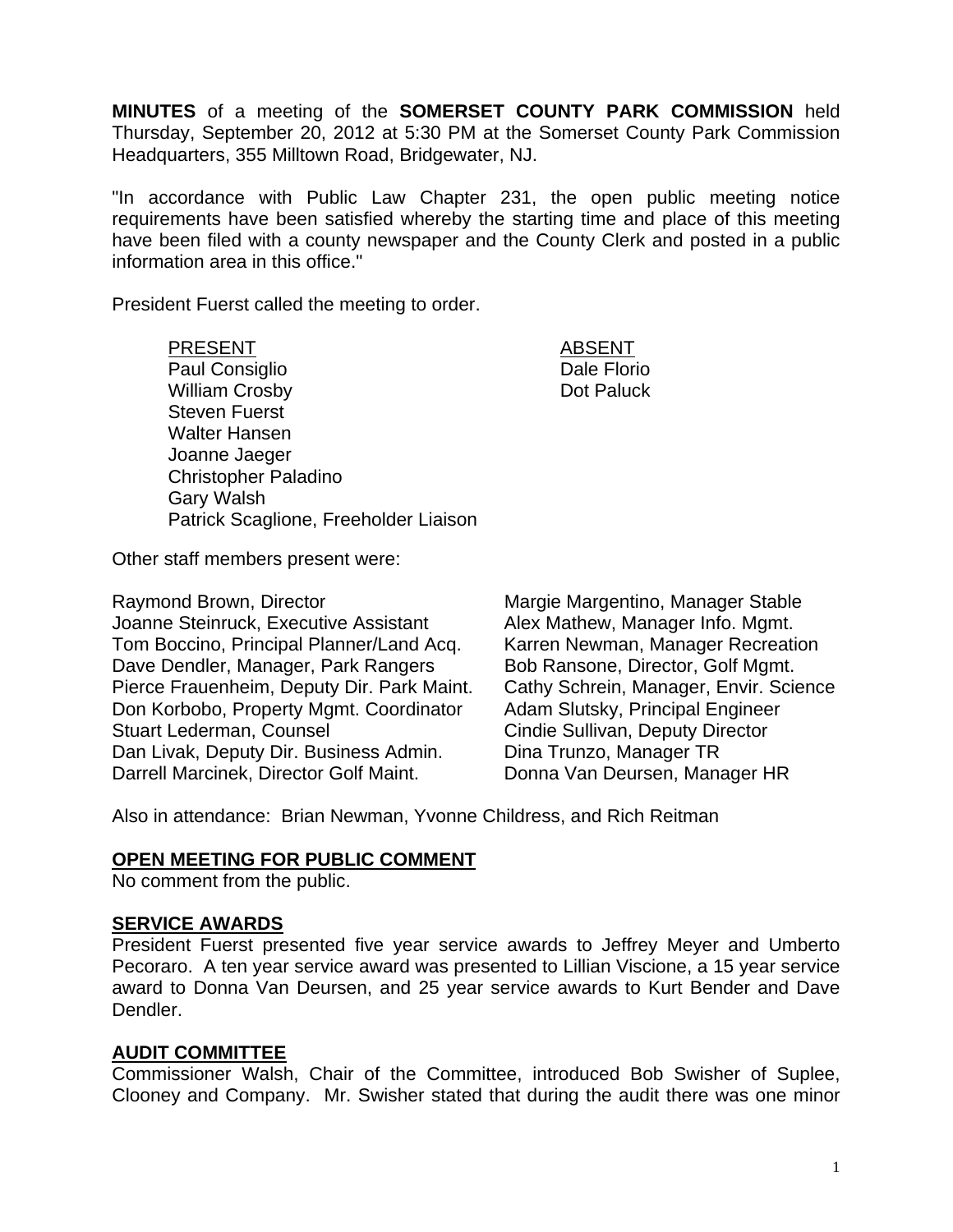finding regarding inventory which has been corrected. Commissioner Walsh reported that the Audit Committee has reviewed the report and recommends approval.

# **DIRECTOR'S REPORT**

Director Brown submitted a report for the months of July and August 2012.

## **PRESENTATION**

Tom Boccino discussed the proposed next phase of the Raritan River Greenway Trail. The development of the Greenway was discussed years ago and in 2000 a grant was received from the Department of Transportation to develop a two and a half mile section for a bike trail. Currently there is a path from Duke Island head gates to the Hunt Bridge. Within the last several years the County has acquired more acreage along the Raritan River. Another grant was given by the DOT which extended the trail from Bridge Street to Peters Brook. This section is a half mile and is currently under construction. The next segment of the trail will be from Route 206 to Orlando Drive in Raritan which is approximately one mile. An application for a grant from the DOT will be submitted. The trail would be three to four miles when connected. Once key property acquisitions are made, the trail can be developed eastward to the Torpey Complex. Raritan Borough officials have been working with Rutgers on plans for the redevelopment of Orlando Drive and the County has been involved to coordinate the bikeway through that area.

# **COMMISSIONER CORRESPONDENCE**

- 1. Right of Entry Agreements for Sourland Preserve and Friends of Hopewell Valley Open Space.
- 2. Township of Warren requesting permission to use county-owned land for hunting by the Blue Ridge Sportsman Club.
- 3. Letter from Bernards Township requesting use of property for the 2012-2013 deer management program.
- 4. Township of Warren requesting maintenance is done on the Duderstadt property.
- 5. 2011 Report of Audit from Suplee Clooney & Company.
- 6. Complaint from a Far Hills resident regarding the opening of an additional trail at Natirar.
- 7. Letter of disappointment with the cancelling of the EEC's White Water Challenge trip.
- 8. Letter of concern regarding the cancelling of the EEC's White Water Challenge trip and reduction of weekend trips.
- 9. Letter from Price Auto Wreckers regarding the sale of their property and inquiring as to what environmental issues they will be responsible for in order to move forward with the sale.
- 10. Letter from Becky Rountree of the WAPL Committee in Florida thanking the Park Commission for the good job hosting the WAPL.
- 11. Memo from Somerset County Park Foundation regarding grants that were authorized to be given to the Somerset County Park Commission.
- 12. Letter from Township of Bridgewater regarding the restoration of the Washington Valley Park reservoir and park.
- 13. Letter from Freeholder Director Walsh commending and thanking the Park Commission for another excellent job on the 4-H Fair.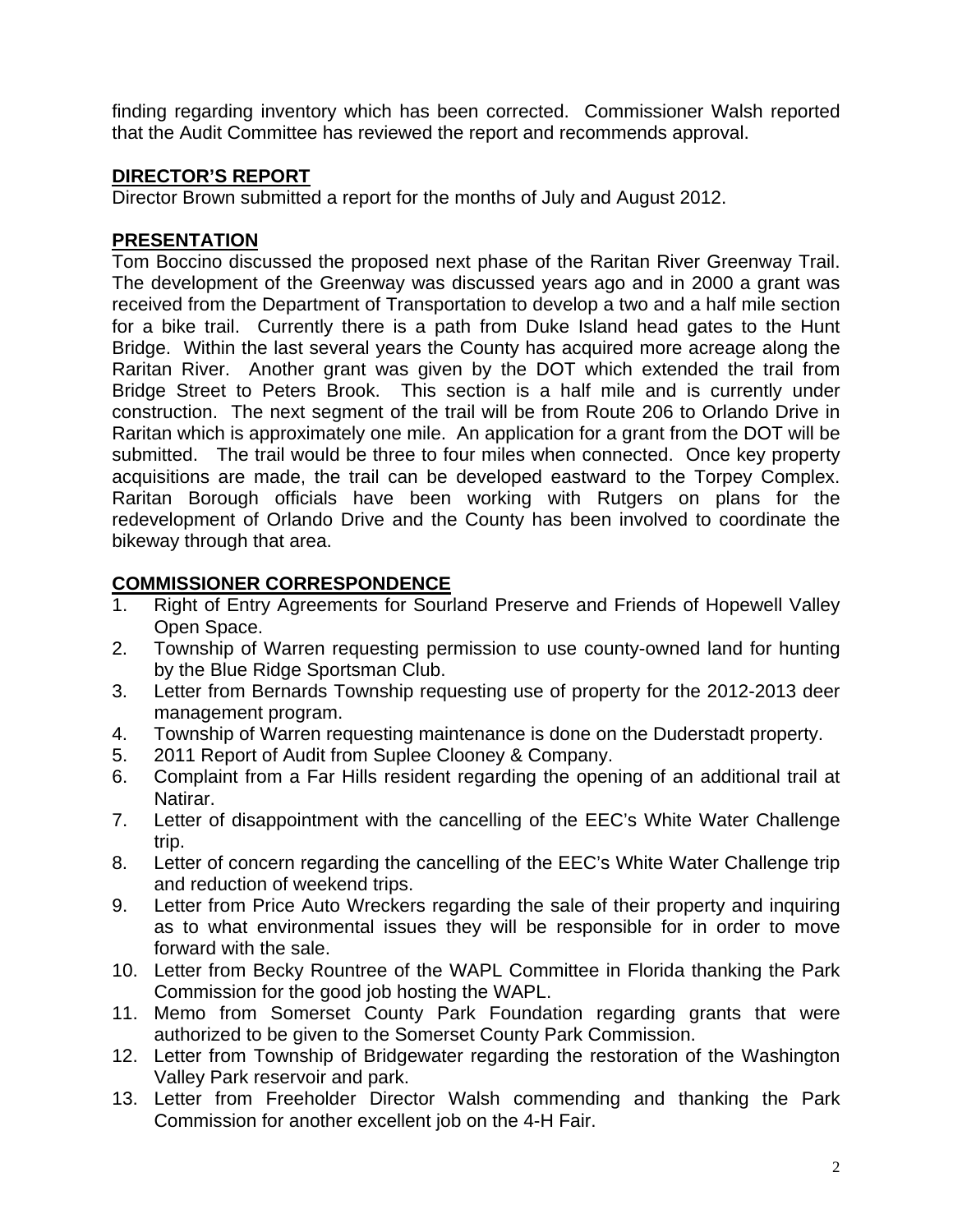- 14. Letter from Freeholder Director Walsh thanking Karren Newman for the donation of two sets of Leisure Pursuit cards for the drawing at the 4-H Fair.
- 15. License Agreement for Skillman Park.
- 16. Letter from the Head Teacher of the Middlesex Department of Corrections and Youth Services thanking Naturalist Vanessa Darras for providing the Pondering Life program.

## **CONSENT AGENDA**

### **RESOLUTIONS/MINUTES**

The following resolutions/minutes were MOVED BY: Commissioner Crosby; seconded by: Commissioner Consiglio. YEAS: Commissioners Consiglio, Crosby, Hansen, Jaeger, Paladino, Walsh, and President Fuerst. NAYES: None. ABSENT: Commissioners Florio and Paluck.

#### **APPROVAL OF THE MINUTES**

President Fuerst called for the approval of the minutes of the last regular meeting held July 19, 2012.

#### **Resolution R12-051 - Accepting the Audit Report**

Resolution recommends accepting Suplee, Clooney & Company auditor's letter dated July 26, 2012 and the audit report for the year ended December 31, 2011.

#### **Resolution R12-052 – Payment of Claims**

Resolution authorizing payment of bills for \$1,805,636.97 comprising of check numbers 218696-218725, 219151-219168, 220163-220180, 220689-220710, 218726-218799, 218998-219065, 219314-219382, 219690-219748, 220181-22051, 220492-220533, 220711-220755, 221173-221233, and 221542-221617.

#### **Resolution R12-053 – Award of Contract for Fabrication and Delivery of 43 High Density Signs**

Resolution awards a contract to Forman Signs. The cost is not to exceed \$68,826.00.

### **Resolution R12-054 – Execution and Delivery of that Certain Amendment and Consent No. 1 by this Participating Series 2011 A Local Unit in Connection with Tranche II of the Somerset County Improvement Authority's Renewable Energy Program**

Resolution authorizes the execution and delivery of Consent No. 1. The amendment reflects the delays with the installation and the delay has no effect on the Somerset County Park Commission.

### **Resolution R12-055 – Licensing of Farm Rights to 12 Parcels**

Resolution awards a licensing of Farm rights to Acorn Embryo, LLC for the Van Cleef North parcel; Beekman Homestead Farm, Inc. for the Thompson Hill/Van Cleef South/Thompson-Montgomery parcels; Mark W. Kirby for the Stahl Parcel; Laine Farms for the Daniel's parcel; Little Valley Stable for the Speiden parcel; Shane Doyle Farms for the Kanach River and Natirar parcels; T. P. Trezza Contracting, Inc. for the Trezza parcel; and Steve Zamek for the Burjan and Bibeau parcels.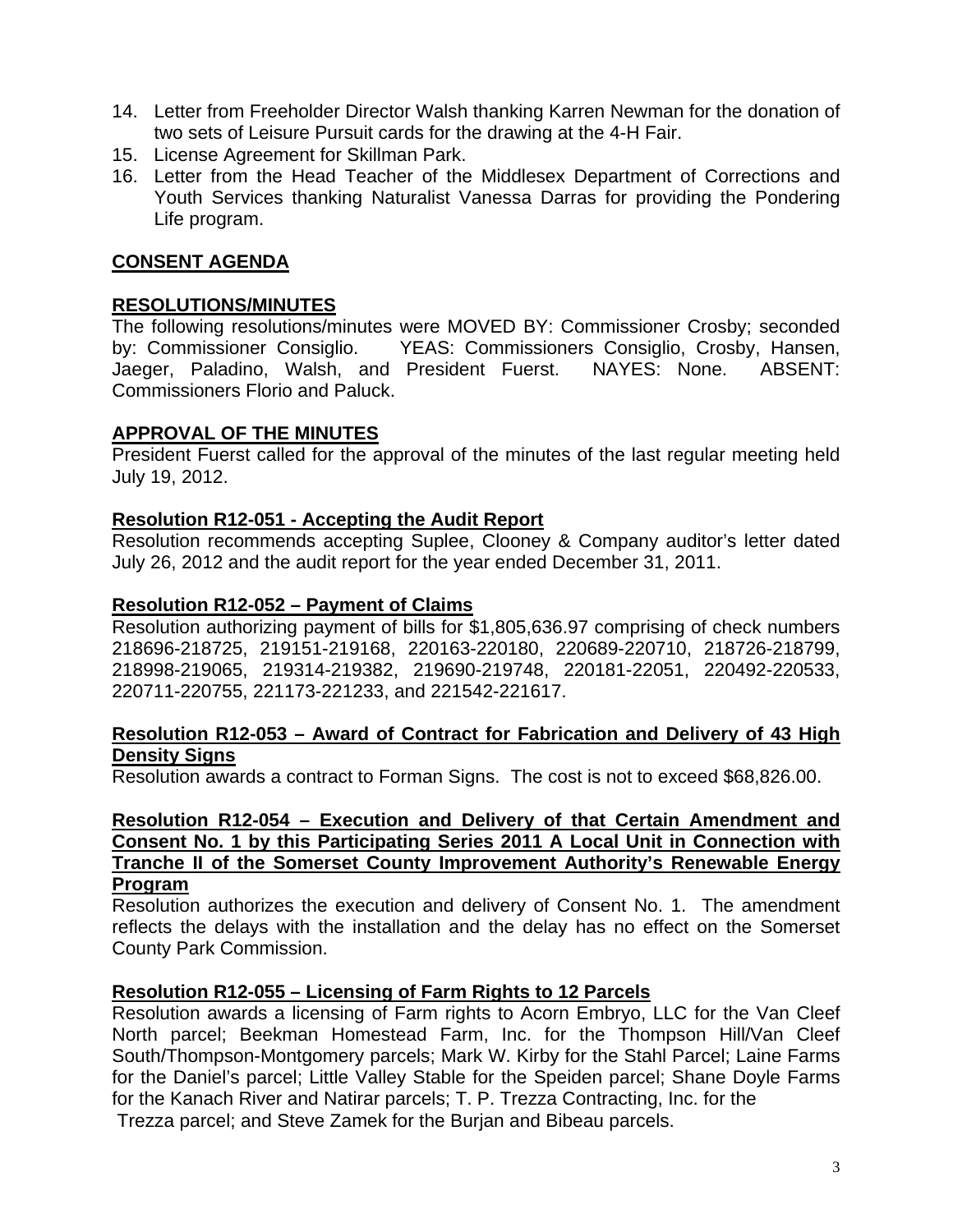## **Resolution R12-056 – Award of County Co-Op Purchase of a Cushman Turbo Truckster**

Resolution awards a contract to Wilfred MacDonald, Inc. for the purchase of a 2012 Cushman Model 84056 4-Wheel Turf Truckster. The cost is not to exceed \$21,785.00.

### **Resolution R12-057 – Award of County Co-Op Purchase of a Toro Reelmaster Fiveplex Fairway Mower**

Resolution awards a contract to Storr Tractor, Co. for the purchase of a 2012 Toro Reelmaster 5410-D Fiveplex Fairway Mower. The cost is not to exceed \$63,619.00.

### **Resolution R12-058 – Award of County Co-Op Purchase of a Deckover Trailer with Beavertail and Options**

Resolution awards a contract to Harter Equipment, Inc. for the purchase of a 20 Ton Deckover Trailer with Beavertail and Options. The cost is not to exceed \$20,650.00.

#### **Resolution R12-059 – Award of County Co-Op Purchase of PVC Fence and Installation**

Resolution awards a contract to MRB Services, Inc. for the fencing at Green Knoll and Spooky Brook Golf Courses. The cost is not to exceed \$39,632.00.

### **Resolution R12-060 – Authorizing Extraordinary and Unspecifiable Services Contract for Tee Time Marketing Services**

Resolution awards a contact to GolfNow.Com to provide tee time marketing services. The service is free and fills in tee times that are not otherwise utilized. In the past six months GolfNow has filled 7,035 rounds. The program attracts people from other states and the tee times are booked up to three days in advance. This service is also marketed on the Golf Channel. Bob Ransone will have access to their mailing list for future Commission e-mail blasts.

### **Resolution R12-061 – Furnishing and Delivery Animal Feed and Supplements**

Resolution awards a contract to New Egypt Agway for grain, feed, and supplements. This bid was advertised twice and no bids were received so a contract was negotiated with New Egypt Agway. The cost is not to exceed \$149,055.00.

### **COMMITTEE REPORTS**

### **FINANCE/BUSINESS ADMINISTRATION**

Commissioner Walsh, Chair of the Committee, submitted a report for the months of July and August 2012.

Dan Livak, Deputy Director/Business Administration reported that revenue is up more than nine percent compared to 2010 and 18 percent compared to 2011.

### **HUMAN RESOURCES**

Commissioner Consiglio, Chair of the Committee, submitted a report for the months of July and August 2012.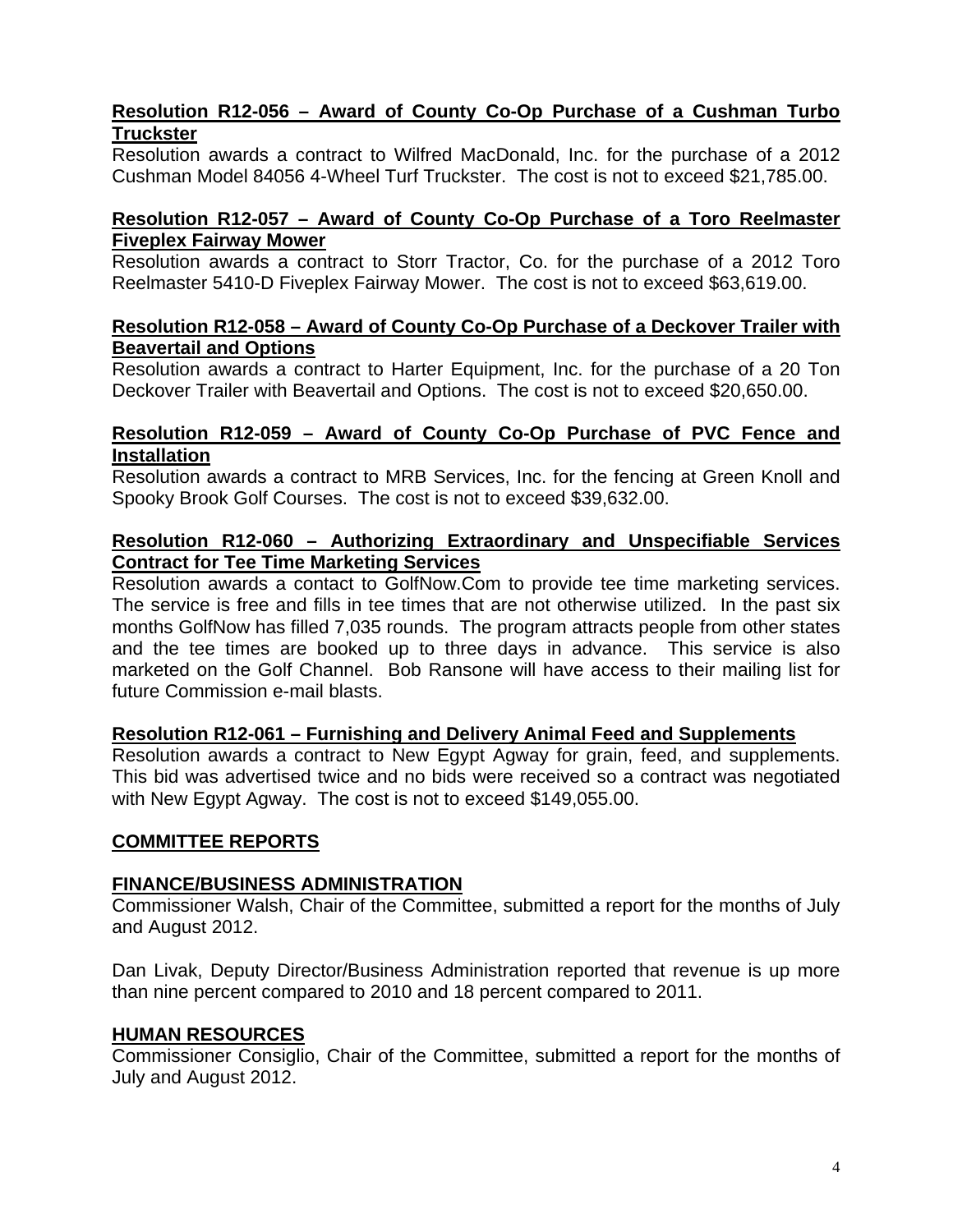Donna Van Deursen, Manager, Human Resources reported that the Park Commission is the recipient of the Platinum award for 2012 New Jersey Smart Workplaces. This award is given to employers who have developed and implemented innovative alternative commuting programs. The Park Commission was recognized for using electric golf carts among other initiatives. The RideWise newsletter is included in the new employee orientation packet, and bicycle safety courses are given to the Rangers and staff at Buck Garden.

## **LEISURE SERVICES**

Commissioner Jaeger, Chair of the Committee, submitted a report for the months of July and August 2012.

Cindie Sullivan, Deputy Director reported that it was a great summer. None of the summer concerts at Duke Island Park were cancelled or postponed due to weather. The text for the history book of the Park Commission has been submitted to a designer for the layout. The final draft of the ADA Transition Plan is being completed. The EEC, Therapeutic Recreation, and Stable camps all went well. The tennis and swimming lessons were filled to capacity. The USTA sponsored bus transportation and admission for 45 children and their parents to attend Arthur Ashe Kids Day at the Arthur Ashe Stadium on August 25. The Lipizzan performance was great and the County Caper had 200 people participate. The 1770's Festival will be held on October 7. Dina Trunzo has been invited to speak on inclusion at the World Leisure Services Congress in Italy at the end of September. The Park Foundation is creating a website which will be linked to the Somerset County Park Commission website.

## **GOLF MANAGEMENT**

Darrell Marcinek, Director of Golf Maintenance reported that the staff will begin aeration shortly.

Bob Ransone, Deputy Director Golf Management reported that the County Championships were played at Green Knoll last weekend. The Park Foundation has provided grants for the Junior Golf Program scholarships to seven children.

## **INFORMATION MANAGEMENT**

Commissioner Hansen, Chair of the Committee, submitted a report for the months of July and August 2012.

Alex Mathew, Manager, Information Management reported that work has been completed with the upgrade of the remote communication server. Work continues with installation of the data connections at Colonial Park from the Horticulture building to the Maintenance building and to the Horticulture white building.

# **VISITOR SERVICES**

Commission Crosby, Chair of the Committee, submitted a report for the months of July and August 2012.

Dave Dendler, Manager, Park Rangers reported that he has received a \$1,250.00 grant from Access Fund for the Adopt-A-Boulder event. Dave has the \$5,000.00 grant from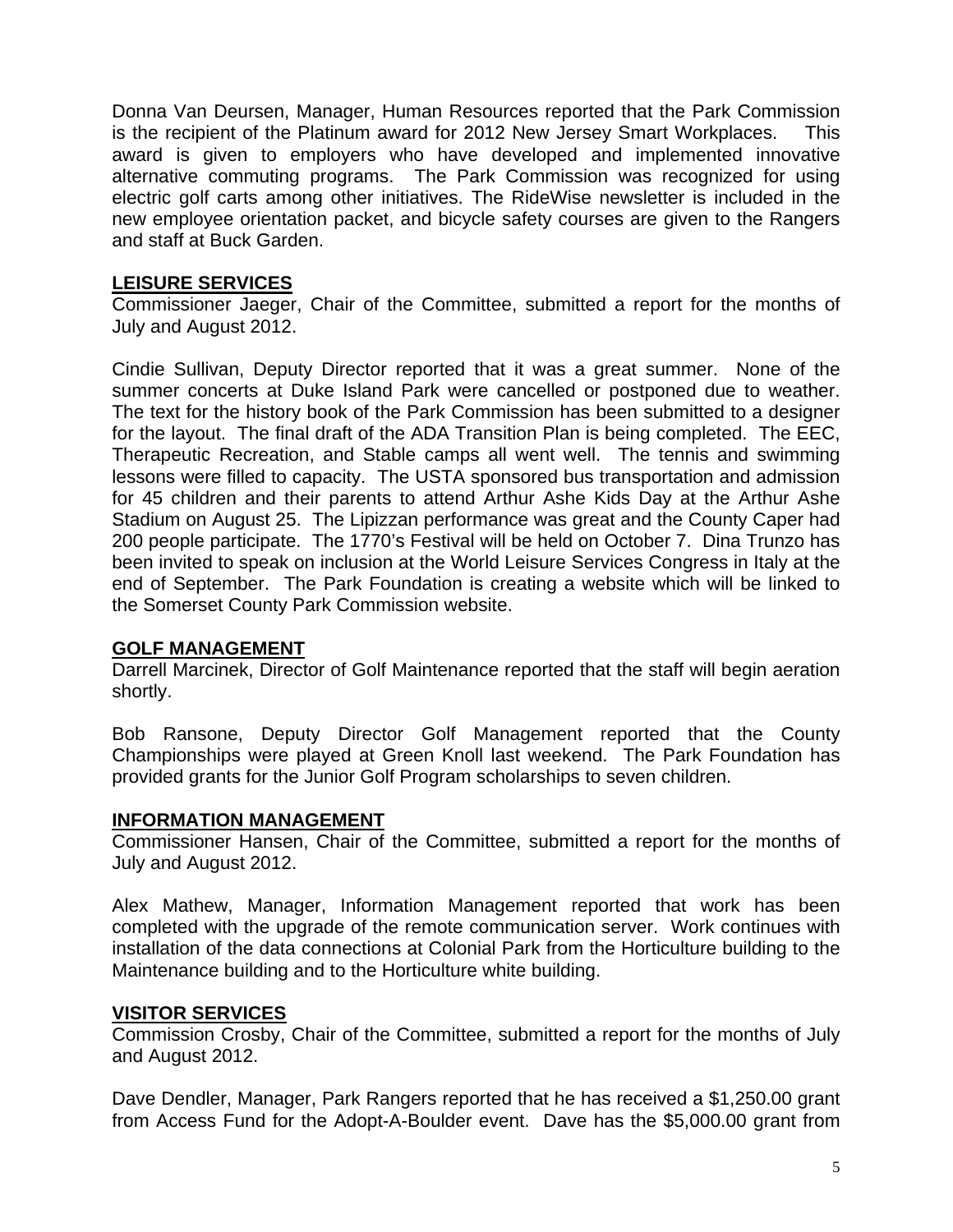last year that was not used due to the event being cancelled because of the October snow storm. The Hawk Watch continues and this has been a great year for seeing hawks, eagles, and falcons.

### **PROPERTY MANAGEMENT**

Commissioner Crosby, Chair of the Committee, submitted a report for the months of July and August 2012.

Don Korbobo, Property Management Coordinator reported that the revenue for next year from farm and hunting licenses will be at least \$156,000.00. Expected farmland acquisitions and new hunting parcels will add additional revenue for 2013.

## **PLANNING AND LAND ACQUISITION**

Tom Boccino, Parks Section Principal Planner, Land Acquisition reported work continues on acquiring more land.

## **CAPITAL FACILIITES – CONSTRUCTION and ENGINEERING**

Commissioner Paladino, Chair of the Committee, submitted a report for the months of July and August 2012.

Adam Slutsky, Principal Engineer, reported that construction will begin shortly for the dredging and dam repair at Duck Pond and Mettlers Pond in Colonial Park. The construction continues on the Markota House log wall repairs. Natirar Elm Cottage/Gristmill repairs and restoration will be completed within a month. The Raritan River Greenway Bikeway Peters Brook connection is 50 percent completed. Demolition of five structures as part of open space property acquisitions continues. A dam will be removed from Skillman Park and the Richardson property parking lot will be cleared and graveled. The Howe Athletic Fields are under construction and will be seeded this fall. Construction is expected to be completed by the spring.

Commissioner Consiglio stressed his concern on the finances of maintaining all the properties that have recently been acquired, in addition to what is already being maintained.

Freeholder Scaglione reported that the Freeholders are aware that the Park Commission needs additional funds for the improvements to the recently acquired properties.

## **PARK MAINTENANCE & HORTICULTURE**

Commissioner Consiglio, Chair of the Committee submitted a report for the months of July and August 2012.

Pierce Frauenheim, Deputy Director Park Maintenance reported that the September 11 memorial at Quail Brook was a valuable reminder to park patrons as well as an education tool for young children using the playground. Shannon Fillmore and her friends did a wonderful job.